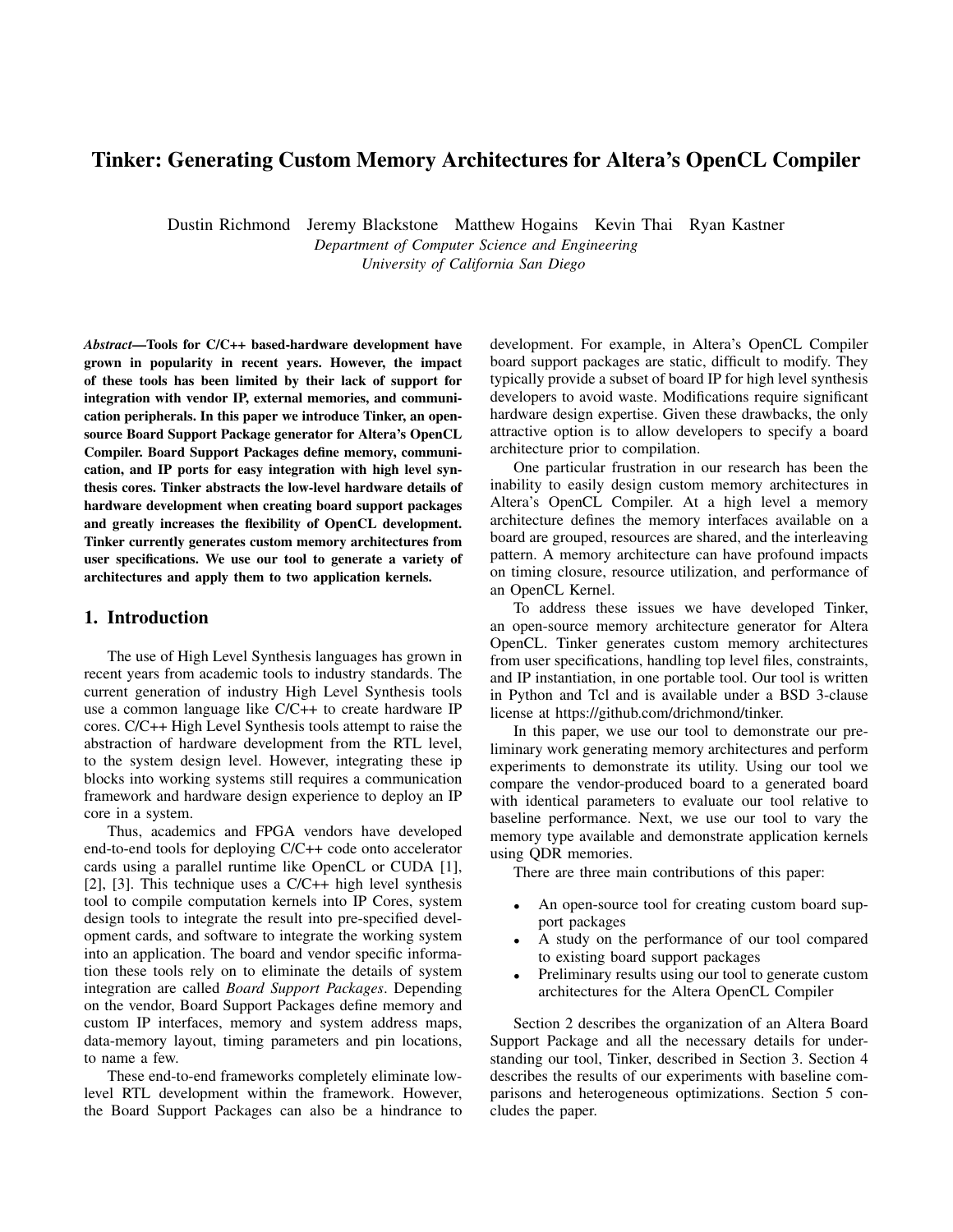

Figure 1. Hardware components of an OpenCL Board Support Package. Green wires indicate data busses, blue indicates clock networks.

## 2. Board Support Packages

A Board Support Package contains three parts:

- 1) Libraries and drivers for communication [4]
- 2) A hardware system, project file, top level file, with kernel interfaces.
- 3) A metadata with hardware interfaces, address map, and data layout for the OpenCL Compiler.

#### 2.1. Software

The software libraries in a board support package are broken down into two sub-components: A Memory-Mapped device library implementing memory-transfer API functions for OpenCL, and a Kernel-Mode PCIe driver for transferring data. We defer a discussion of the the Altera OpenCL Software stack to [4].

#### 2.2. Hardware

There are three pieces that comprise the hardware system of an OpenCL Board Support Package:

- 1) A QSys system, instantiating the PCIe Endpoint, DMA Engine, memory interfaces, and other IP.
- 2) A top level file instantiating ports, the QSys System, and redefining wires to match the QSys System ports (If applicable).
- 3) A project file with timing, I/O and pin constraints.

A *memory architecture* defines how available *memory instances* are grouped into *memory systems*. Figure 2 shows a memory system composed of M memory instances and Figure 1 shows a memory architecture with two memory systems. A memory instance is a physical package, e.g. a DIMM. A memory system defines how low-level resources like PLL's, DLL's are shared to reduce resource usage and clock crossings. Each of the memory instances in a memory system provide a single non-uniform access memory port to compiler generated logic.



Figure 2. A simple memory system instantiating  $M$  memory instances, each providing a kernel interface, and a bank divider providing a contiguous memory space on top of an interleaving pattern

Figure 1 shows a simple memory architecture with two memory systems, with two memory instances in each system. A memory architecture defines the interleaving pattern, bandwidth, and data placement. Consequently a memory architecture has profound impacts on timing closure, resource utilization, and kernel performance.

Section 3 describes how memory roles (Primary, Secondary and Independent) affect memory architectures and systems.

### 2.3. Metadata

The central component of a Board Support Package is the board spec.xml file that defines the memory architecture described in Section 2.2. An example board spec.xml is shown in Listing 1; The global mem tag describes a memory system and its bandwidth. An interface tag describes a memory instance, the kernel port name, width address size and latency in nanoseconds. These parameters are described in more detail by [4].

### 3. Tinker

We describe Tinker, our tool for customizing memory architectures in board support packages.

### 3.1. Setup

To generate a custom memory architecture, Tinker requires a skeleton project that defines pin locations and parameters and instantiates the QSys system.

Creating a Tinker skeleton project is simple: First, engineer creates a top level file defining the host communication interface, memory, IP, and reference clock pins. Pins are guarded by *'ifdef* macros, which are placed in a boardspecific XML file, described in Section 3.2. Second, the engineer instantiates the QSys wrapper for the OpenCL System, and uses System Verilog's auto-connection semantic (.\*), which connects pins and ports during compile time.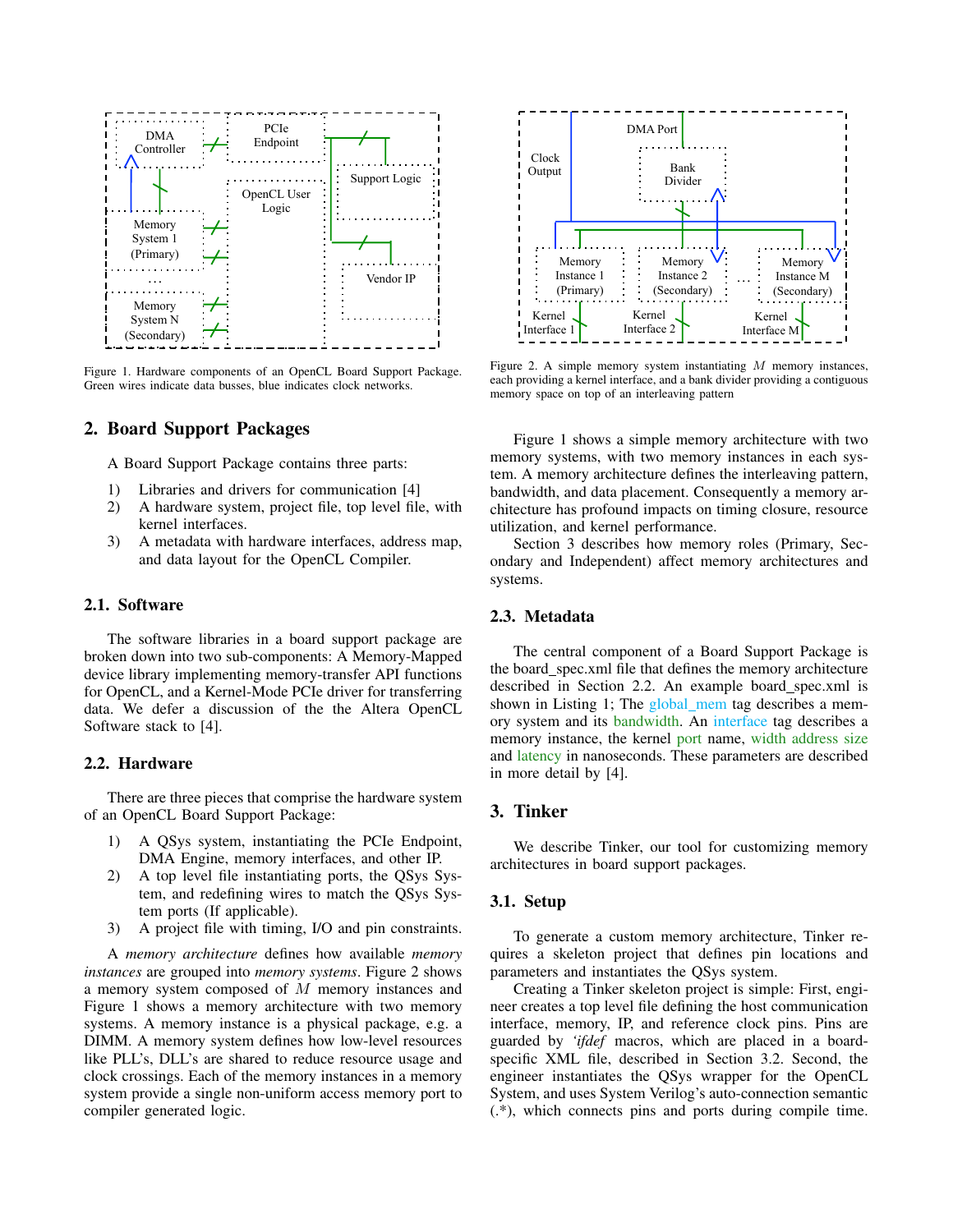```
Listing 1. An example board_spec.xml file.
1 <board version="0.9" name="de5net_a7">
2 < sqlobal_mem max_bandwidth="25600"><br>3 <interface port="kernel mem0" wic
      3 <interface port="kernel_mem0" width="512" address="0x00000000" size="0x80000000"
      latency="240"/>
4 <interface port="kernel_mem1" width="512" address="0x80000000" size="0x80000000"
      latency="240"/>
5 </global_mem>
6 \leq/board>
```
Finally, the engineer creates a quartus project file, with pin locations, I/O Standard, and timing constraints.

With the pin definitions, top level instantiations, and macros no further verilog modifications are necessary in Tinker. We emphasize that many vendors provide "Golden" skeleton projects with pin locations, I/O standard, and timing constraints pre-defined so we envision that board Vendors can easily support Tinker this as part of their standard OpenCL Board Package.

## 3.2. Generating an Architecture

To generate a custom memory architecture, the user writes a memory architecture specification in a text file with required architecture and grouping parameters, and optional parameters like interleaving pattern [4]. Tinker reads the specification and generates a complete board support package from the skeleton project that can be used in the OpenCL Compiler.

During generation Tinker decides how to group instances and assign roles to improve timing performance, share limited resources like PLLs, DLLs and On-chip Termination pins, and leverage physical locality (encoded in the boardspecific XML file). Roles do not affect kernel interfaces, but they do affect kernel-data layout, host-memory transfer performance and timing closure. How these roles affect instantiation is described in Section 3.3. Each memory instance can theoretically take one of three roles, shown in Figure 2

- A *primary* memory instantiates it's own PLL, drives the bank divider, and the clock output. It is the master for PLL, DLL, and OCT sharing relationships.
- A *secondary* memory instance shares all PLLs, DLLs and OCT pins from a primary memory instance, and thus operates in the same clock domain.
- An *independent* memory instance instantiates its own PLL and DLL, and can share an OCT pin. An independent memory operates in a separate clock domain with clock crossing interfaces.

Finally, the tool determines the role of each memory system to build the architecture. A memory system of M memory instances is shown in Figure 2. A primary memory system drives the clock of the DMA Engine, and an secondary memory system operates in its own clock domain and instantiates clock crossing logic.

Tinker sets the memory architecture by writing two files: First, a *board.vh* verilog macro file to enable pins in the top level file. Second, Tinker creates a board specification.xml, an extension of the board\_spec.xml files shown in Listing 1. The board\_specification.xml file defines how memories are instantiated and connected during compilation. The board specification.xml file is necessary because Quartus fails to compile when the board\_spec.xml file contains unknown tags.

Listing 2 shows how the board\_specification.xml has additional parameters that define the role of each memory system, a unique index, type, clock frequencies frequency, and the fabric-to-memory-clock ratio under the global memory section. Each memory instance is assigned an id corresponding to a memory interface id in the board-specific xml file, a role, and if the interface is not primary, which interfaces are shared.

### 3.3. Compiling a board

During compilation, all IP on a custom board must be instantiated and connected according to the user specification. This is done using parameterized Tcl scripts, replacing unparameterized .qsys files used by board vendors.

The process of instantiating starts with a script we have written called Tinker.tcl. Tinker.tcl instantiates DMA, PCIe, support and status logic, and then instantiates the memory systems. Memory systems are generated using the parameters defined in board\_specification.xml. These scripts instantiate clock crossing logic (non-primary) or pipeline stages (primary) and memory instances. Each memory instance instantiates clock-crossing logic (independent) or a pipeline stage (primary, secondary), provides reset and clock inputs, outputs and sharing interfaces, and instantiates support logic.

Using layers of .tcl scripts provides the abstraction of unified ports and parameters between different types of memory types of memory (e.g. DDR, QDR, and Local).

# 4. Results

We now present preliminary results using Tinker. These results demonstrate that our tool can generate architectures with comparable in resource consumption and performance, and provide alternative avenues for optimization.

Our tests were compiled using the Altera OpenCL compiler and Quartus Prime 15.1, for a Terasic DE5-Net FPGA Development with 2 800-MHz DDR3 banks, and